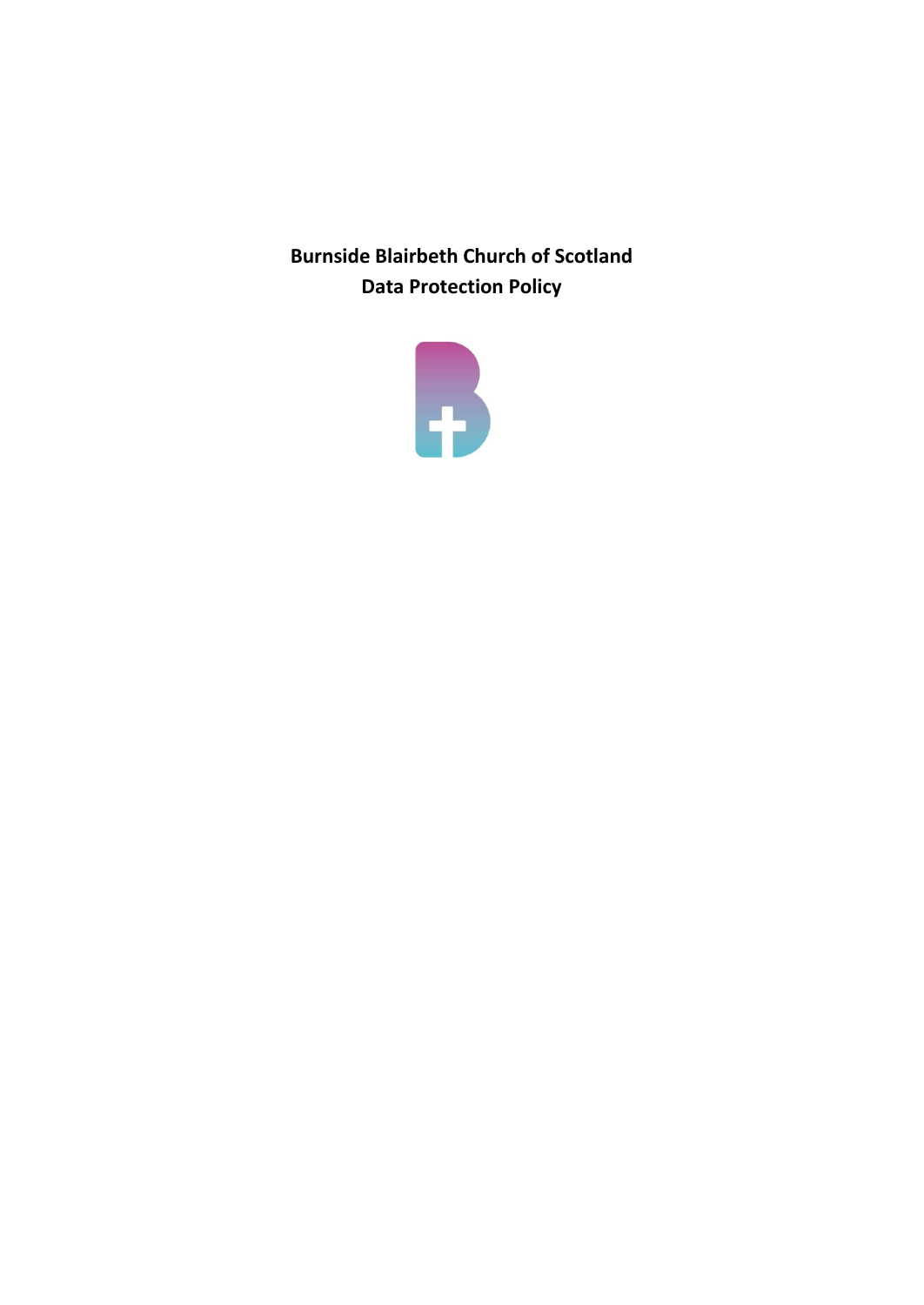#### **CONTENTS**

- **1. Overview**
- **2. Data Protection Principles**
- **3. Personal Data**
- **4. Special Category Data**
- **5. Processing**
- **6. How personal data should be processed**
- **7. Privacy Notice**
- **8. Consent**
- **9. Security**
- **10. Sharing personal data**
- **11. Data security breaches**
- **12. Subject access requests**
- **13. Data subject rights**
- **14. Contracts**
- **15. Review**

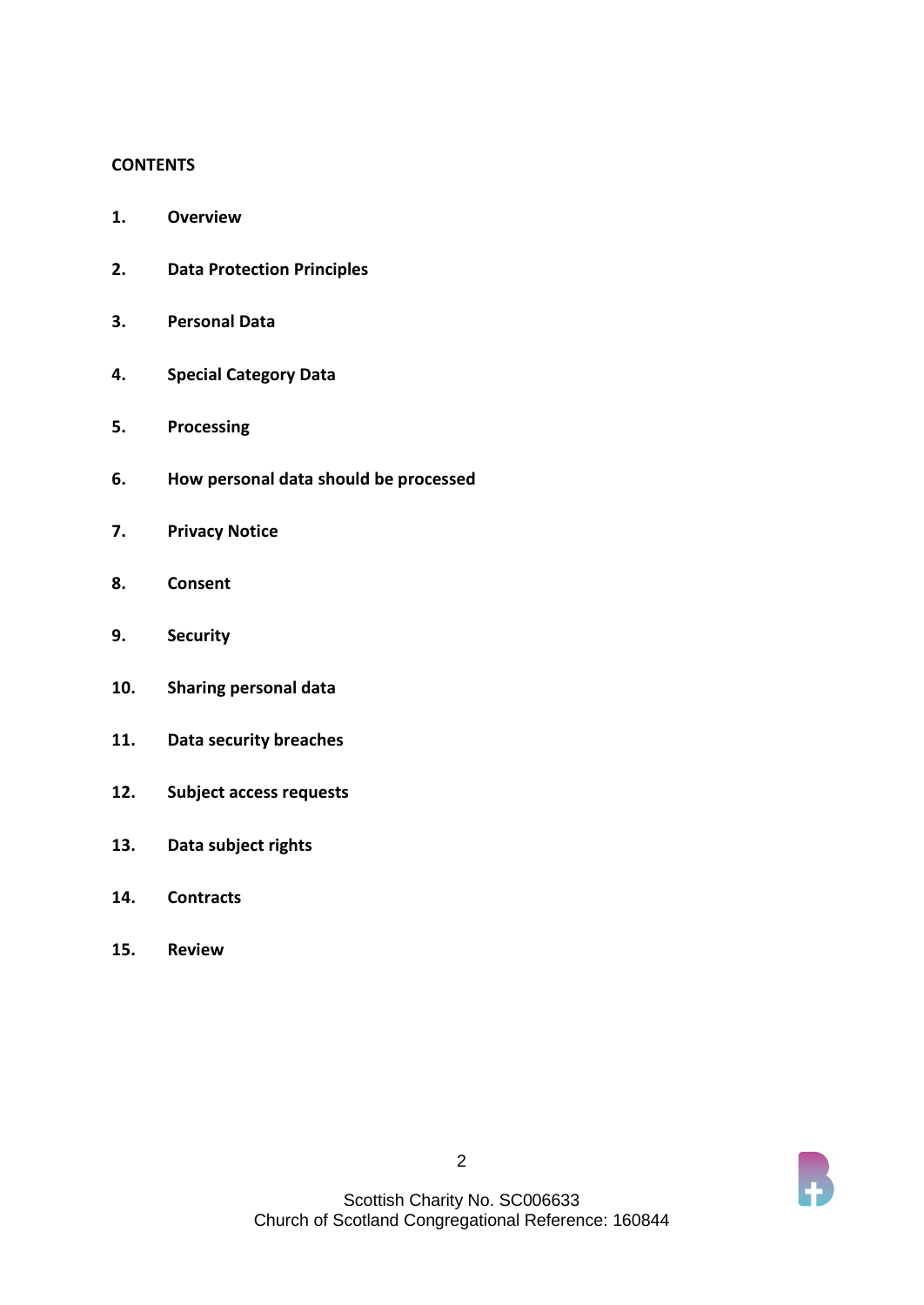## **Data Protection Policy**

### **1 Overview**

- 1.1 The congregation takes the security and privacy of personal information seriously. As part of our activities we need to gather and use personal information about a variety of people including members, former members, adherents, employees, office-holders and generally people who are in contact with us. The Data Protection Act 2018 (the "2018 Act") and the EU General Data Protection Regulation ("GDPR") regulate the way in which personal information about living individuals is collected, processed, stored or transferred.
- 1.2 This policy explains the provisions that we will adhere to when any personal data belonging to or provided by data subjects, is collected, processed, stored or transferred on behalf of the congregation. We expect everyone processing personal data on behalf of the congregation (see paragraph 5 for a definition of "processing") to comply with this policy in all respects.
- 1.3 The congregation has a separate Privacy Notice which outlines the way in which we use personal information provided to us. A copy can be obtained from Alan S Thomson, our Data Protection Co-ordinator at [dataprotection@burnsideblairbeth.church.](mailto:dataprotection@burnsideblairbeth.church)
- 1.4 All personal data must be held in accordance with the congregation's Data Retention Policy, which must be read alongside this policy. A copy of the Data Retention Policy can be obtained from Alan S Thomson, our Data Protection Co-ordinator at [dataprotection@burnsideblairbeth.church.](mailto:dataprotection@burnsideblairbeth.church) Data should only be held for as long as necessary for the purposes for which it is collected.
- 1.5 This policy does not form part of any contract of employment (or contract for services if relevant) and can be amended by the congregation at any time. It is intended that this policy is fully compliant with the 2018 Act and the GDPR. If any conflict arises between those laws and this policy, the congregation intends to comply with the 2018 Act and the GDPR.
- 1.6 Any deliberate or negligent breach of this policy by an employee of the congregation may result in disciplinary action being taken in accordance with our disciplinary procedure. It is a criminal offence to conceal or destroy personal data which is part of a subject access request (see Paragraph 12 below) and such conduct by an

3

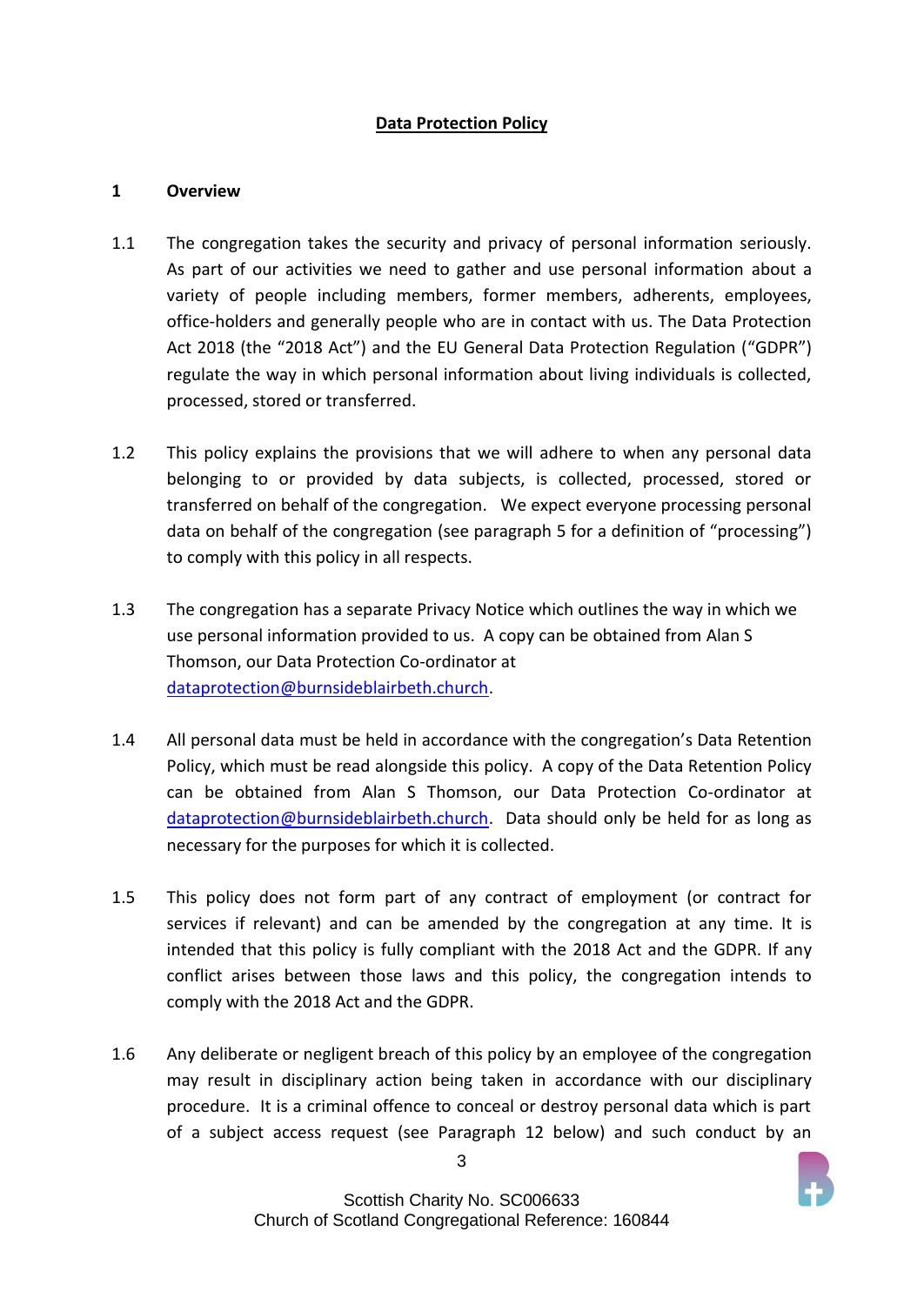employee would amount to gross misconduct which could result in dismissal.

# **2 Data Protection Principles**

- 2.1 Personal data will be processed in accordance with the six '**Data Protection Principles**.' It must:
	- be processed fairly, lawfully and transparently;
	- be collected and processed only for specified, explicit and legitimate purposes;
	- be adequate, relevant and limited to what is necessary for the purposes for which it is processed;
	- be accurate and kept up to date. Any inaccurate data must be deleted or rectified without delay;
	- not be kept for longer than is necessary for the purposes for which it is processed; and
	- be processed securely.

We are accountable for these principles and must be able to demonstrate compliance.

# **3 Definition of personal data**

- 3.1 **"Personal data"** means information which relates to a living person (a "data subject") who can be identified from that data on its own, or when taken together with other information which is likely to come into the possession of the data controller. It includes any expression of opinion about the person and an indication of the intentions of the data controller or others, in respect of that person. It does not include anonymised data.
- 3.2 This policy applies to all personal data whether it is stored electronically, on paper or on other materials.

# **4 Definition of special category personal data**

4.1 '**Special category personal data**' is personal data revealing racial or ethnic origin, political opinions, religious or philosophical beliefs, trade union membership; genetic or biometric data; data concerning health; or data concerning a person's sex life and sexual orientation.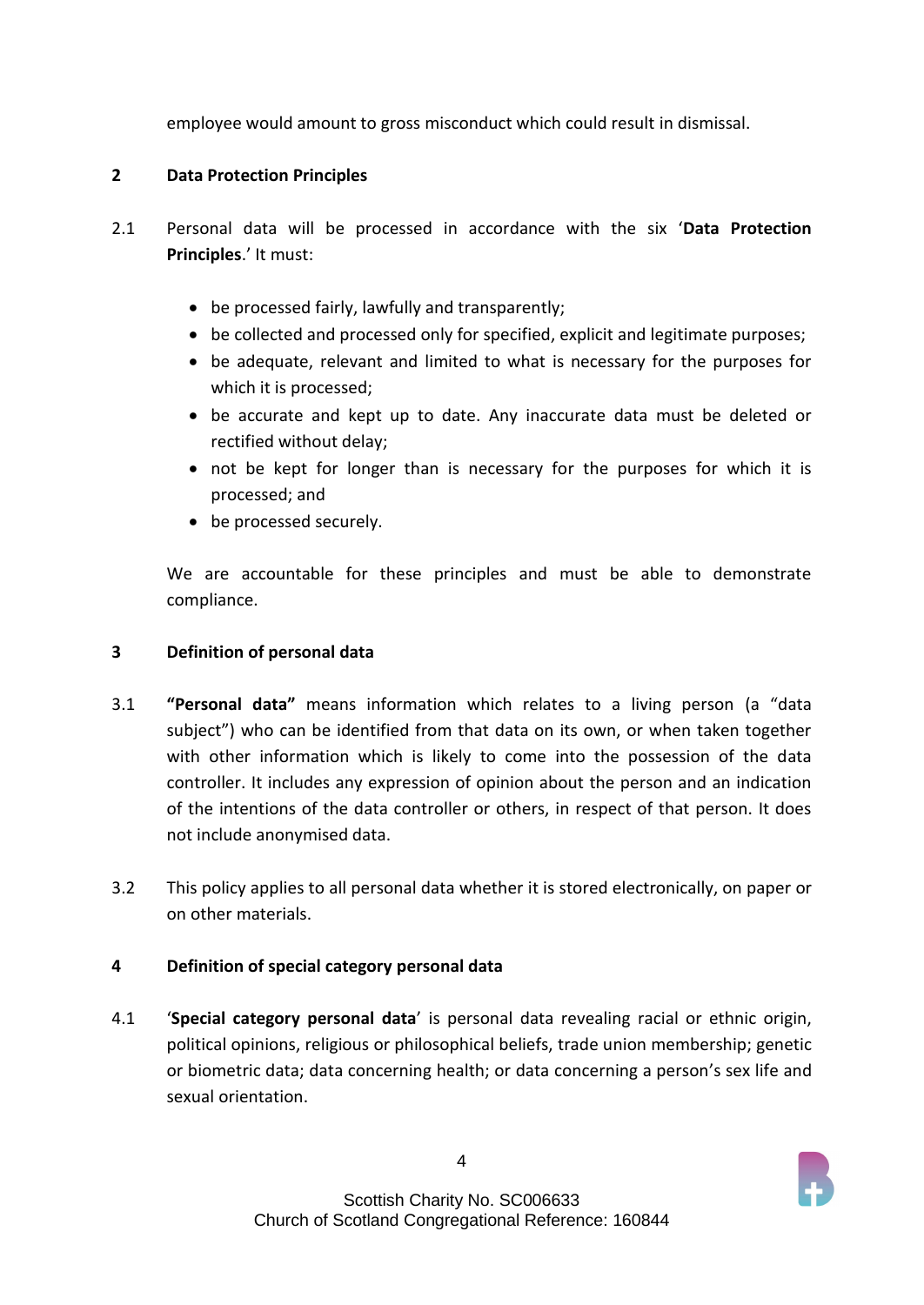4.2 A significant amount of personal data held by the congregation will be classed as special category personal data, either specifically or by implication, as it could be indicative of a person's religious beliefs.

# **5 Definition of processing**

5.1 **'Processing'** means any operation which is performed on personal data, such as collection, recording, organisation, structuring or storage; adaption or alteration; retrieval, consultation or use; disclosure by transmission, dissemination or otherwise making available; and restriction, destruction or erasure.

## **6 How personal data should be processed**

- 6.1 Everyone who processes data on behalf of the congregation has responsibility for ensuring that the data they collect and store is handled appropriately, in line with this policy, our Data Retention policy and our Privacy Notice.
- 6.2 Personal data should only be accessed by those who need it for the work they do for or on behalf of the congregation. Data should be used only for the specified lawful purpose for which it was obtained.
- 6.3 The legal bases for processing personal data (other than special category data, which is referred to in Paragraph 8 below) are that the processing is necessary for the purposes of the congregation's legitimate interests; or that (so far as relating to any staff whom we employ) it is necessary to exercise the rights and obligations of the congregation under employment law; or that (in relation to the processing of personal data relating to criminal convictions and offences or related security measures in a safeguarding context) the processing meets a condition in Part 1, 2 or 3 of Schedule 1 of the Data Protection Act 2018.
- 6.4 Personal data held in all ordered manual files and databases should be kept up to date. It should be shredded or disposed of securely when it is no longer needed. Unnecessary copies of personal data should not be made.

# **7. Privacy Notice**

7.1 If someone would not reasonably expect the way in which we use their personal data, we will issue information about this using a Privacy Notice which will be given to them at the point when the data is provided.

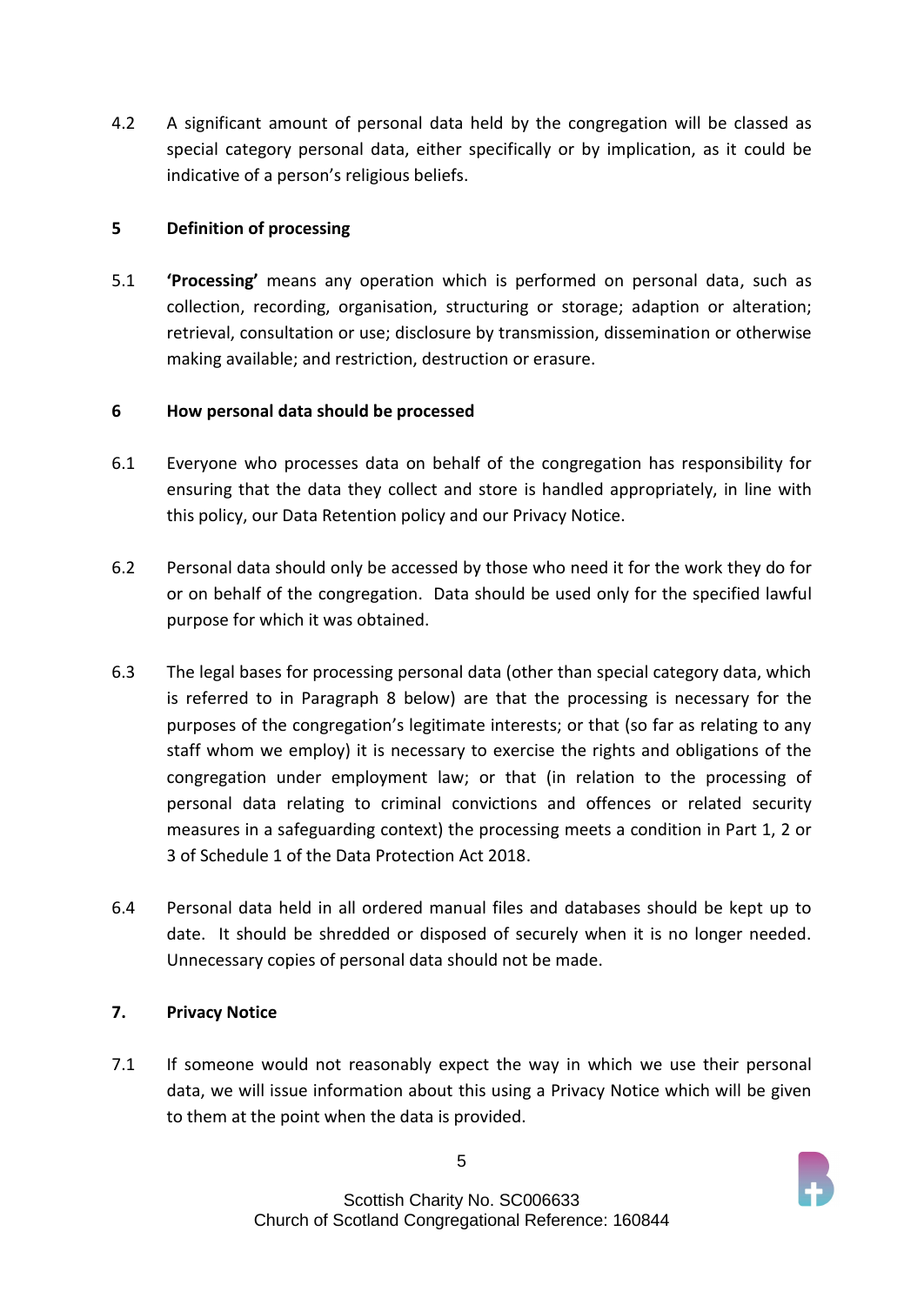7.2 If our use of personal data is what someone would reasonably expect, we will provide information about this using a Privacy Notice which is available on the congregation's website; will be printed in the congregational magazine "Contact" from time to time; and can be found on the noticeboard in the Gathering Area.

### **8. When is consent needed for the processing of personal data?**

- 8.1 A significant amount of personal data held by the congregation will be classed as special category personal data, as it could be indicative of someone's religious beliefs.
- 8.2 Processing of such special category data is prohibited under the GDPR unless one of the listed exemptions applies. Three of these exemptions are especially relevant (although others may also apply):
	- the individual has given **explicit consent** to the processing of the personal data for one or more specified purposes; OR
	- processing is carried out in the course of its legitimate activities with appropriate safeguards by a foundation, association or any other not-for-profit body with a political, philosophical, religious or trade union aim and on condition that the processing relates solely to the members or to former members of the body or to persons who have regular contact with it in connection with its purposes and that the personal data is not disclosed outside that body without the consent of the data subjects; OR
	- processing is necessary for reasons of substantial public interest, and in particular for the purpose of (a) protecting an individual from neglect or physical, mental or emotional harm; or (b) protecting the physical, mental or emotional well-being of an individual, where that individual is either aged under 18 or is aged 18 or over and is "at risk" (has needs for care and support, experiencing or at risk of neglect or any type of harm, and unable to protect themselves).
- 8.3 Most of the processing carried out by the congregation will fall within the latter two exemptions, and will be carried out by the congregation with appropriate safeguards to keep information safe and secure. This information will not be disclosed outside the Church without consent. Such processing will not require the explicit consent of the data subject.

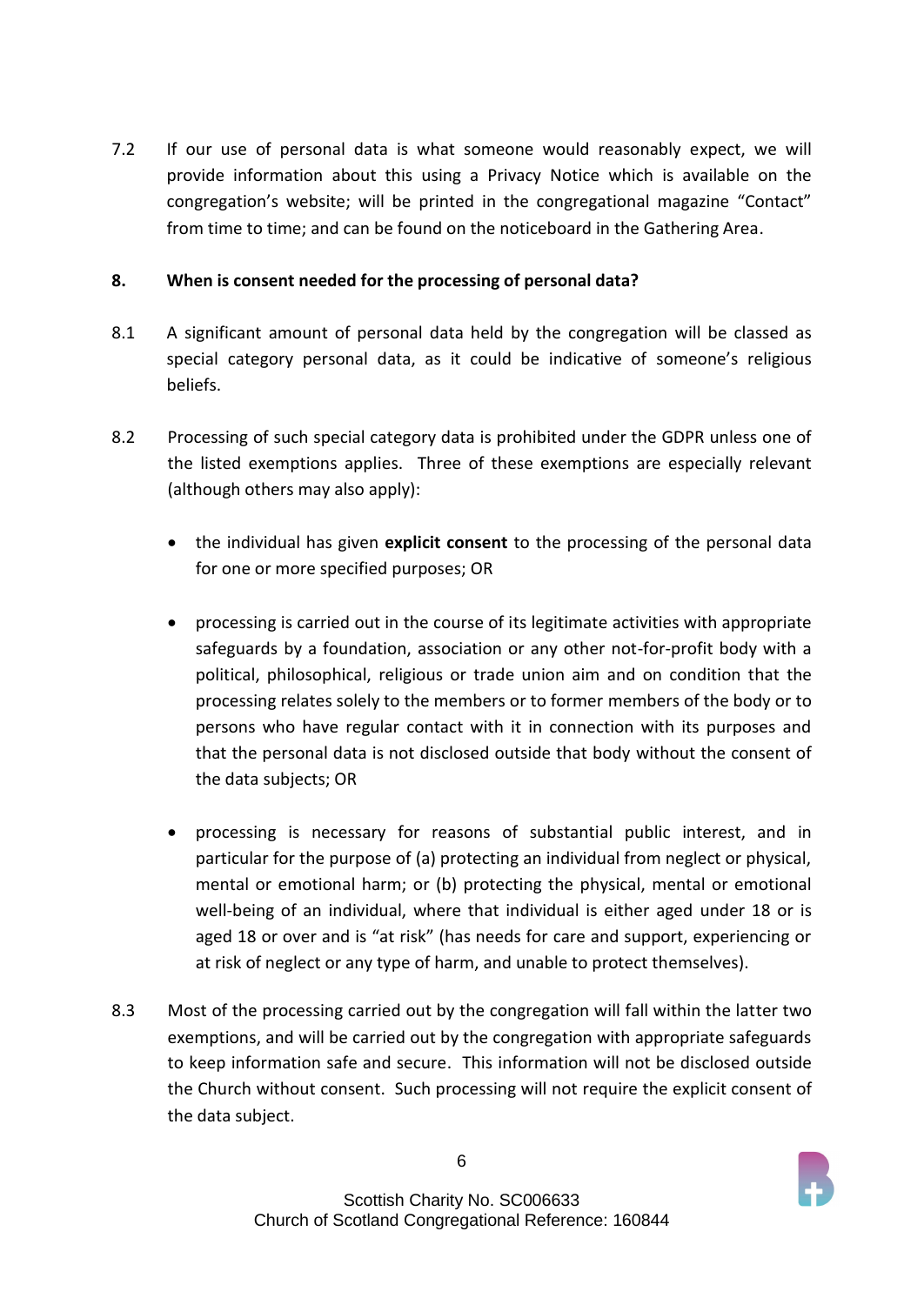- 8.4 Where personal data is to be shared with a third party, the congregation will only do so with the explicit consent of the data subject. For example, personal data will only be included in a directory for circulation or included on a website where consent has been obtained.
- 8.5 If consent is required to process the information this should be recorded using the style consent form. If consent is given orally rather than in writing, this fact should be recorded in writing.

### **9. Keeping personal data secure**

- 9.1 Personal data should not be shared with those who are not authorised to receive it. Care should be taken when dealing with any request for personal information over the telephone or otherwise. Identity checks should be carried out if giving out information to ensure that the person requesting the information is either the individual concerned or someone properly authorised to act on their behalf.
- 9.2 Hard copy personal information should be stored securely (in lockable storage, where appropriate) and not visible when not in use. Filing cabinets and drawers and/or office doors should be locked when not in use. Keys should not be left in the lock of the filing cabinets/lockable storage.
- 9.3 Passwords should be kept secure, should be strong, changed regularly and not written down or shared with others.
- 9.4 Emails containing personal information should not be sent to or received at a work email address (other than an @churchofscotland.org address) as this might be accessed by third parties.
- 9.5 The 'bcc' rather than the 'cc' or 'to' fields should be used when emailing a large number of people, unless everyone has agreed for their details to be shared amongst the group.
- 9.6 If personal devices have an @churchofscotland.org account linked to them these should not be accessed on a shared device for which someone else has the pin code.
- 9.7 Personal data should be encrypted or password-protected before being transferred electronically.

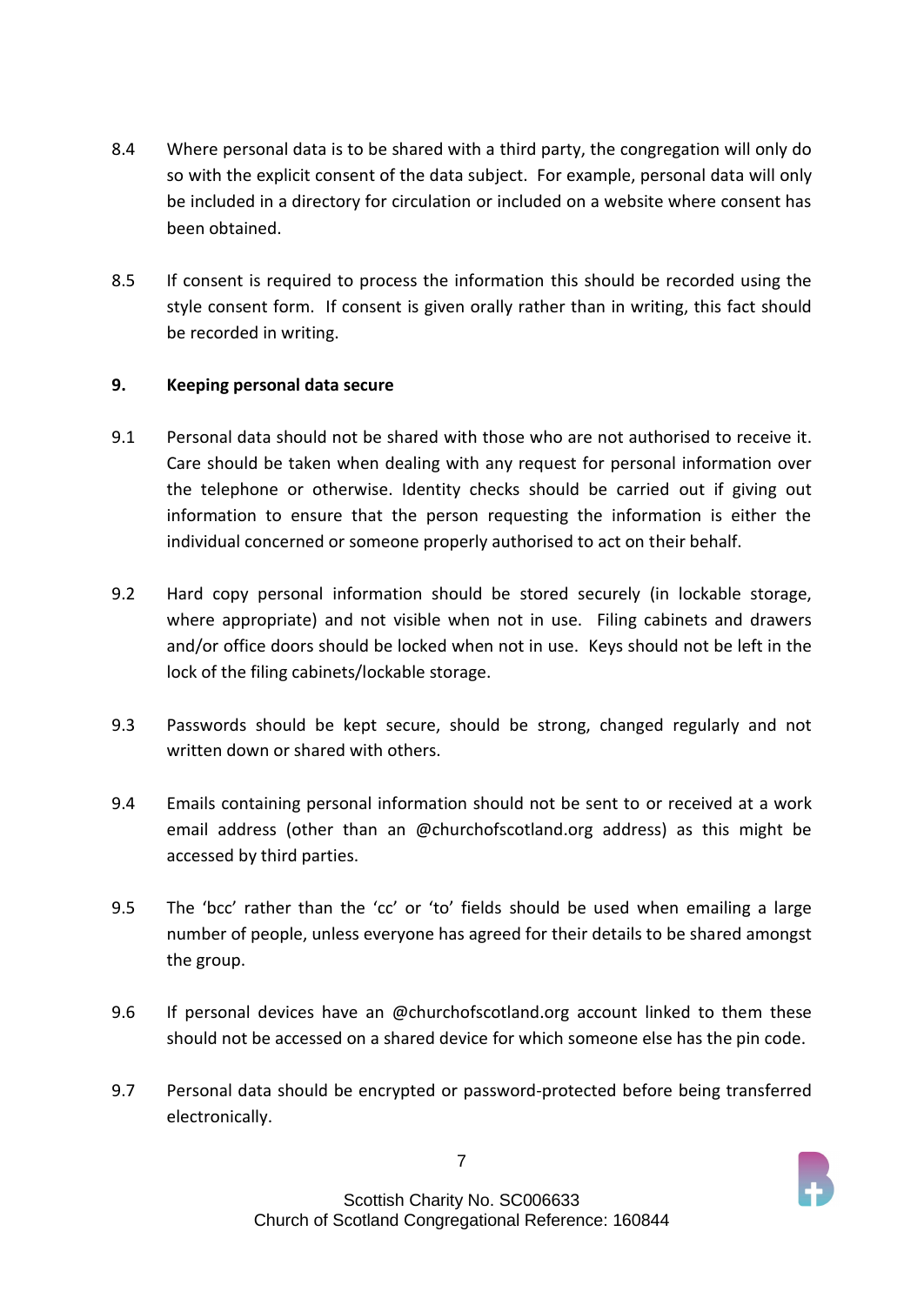9.8 Personal data should never be transferred outside the European Economic Area except in compliance with the law.

# **10. Sharing personal data**

- 10.1 We will only share someone's personal data where we have a legal basis to do so, including for our legitimate interests within the Church of Scotland (either within the Presbytery or to enable central databases held within the Church Office at 121 George Street, Edinburgh to be maintained and kept up to date). This may require information relating to criminal proceedings or offences or allegations of offences to be processed for the protection of children or adults who may be at risk and to be shared with the Church's Safeguarding Service or with statutory agencies.
- 10.2 We will not send any personal data outside the European Economic Area. If this changes all individuals affected will be notified and the protections put in place to secure your personal data, in line with the requirements of the GDPR, will be explained.

## **11. How to deal with data security breaches**

- 11.1 Should a data security breach occur, the congregation will notify the Presbytery Clerk **immediately.** If the breach is likely to result in a risk to the rights and freedoms of individuals then the Information Commissioner's Office must be notified within 72 hours.
- 11.2 Breaches will be handled by the Presbytery Clerk in accordance with the Presbytery's data security breach management procedure.

# **12. Subject access requests**

- 12.1 Data subjects can make a subject access request to find out what information is held about them. This request must be made in writing. Any such request received by the congregation should be forwarded immediately to the Presbytery Clerk who will coordinate a response within the necessary time limit (30 days).
- 12.2 It is a criminal offence to conceal or destroy personal data which is part of a subject access request.